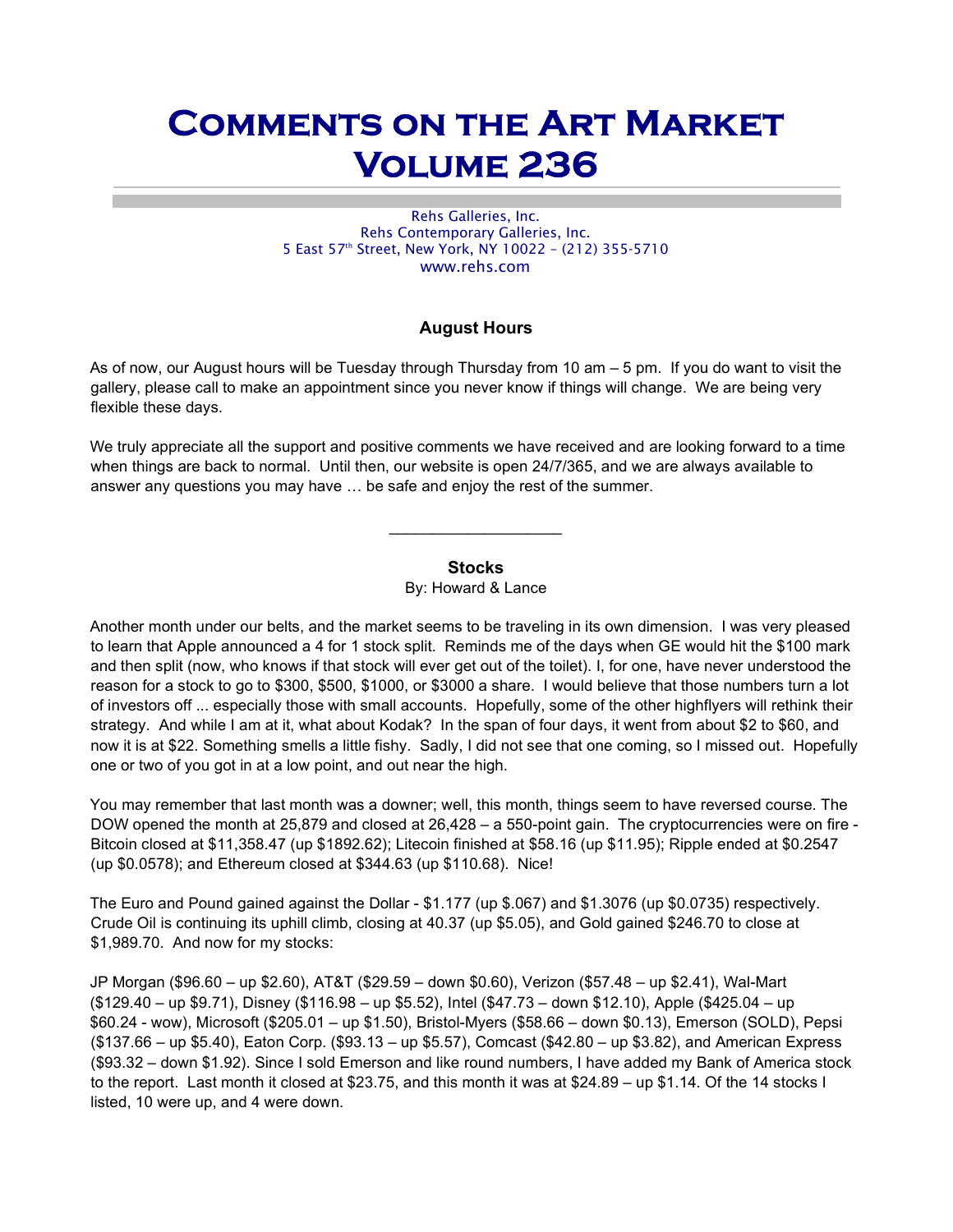## Tales from the Dark Side

 $\overline{\phantom{a}}$  . The set of the set of the set of the set of the set of the set of the set of the set of the set of the set of the set of the set of the set of the set of the set of the set of the set of the set of the set o

By: Alyssa

Nahmad vs. Phillips – More Legal Matters

The Nahmad family is back in the news, this time, with the youngest of the art dealing clan, Joseph Nahmad. According to a complaint filed on June 9th in New York, Joseph Nahmad is suing Phillips auction house after a "guaranteed" deal involving a Rudolf Stingel and Jean Michel Basquiat went south. Nahmad claims that he placed an irrevocable bid for £3 million on the Basquiat and, in return, would receive a guarantee of \$5 million on his Rudolf Stingel, which was to be offered in their upcoming May auction.

When the world took a turn for the worst, and the COVID-19 pandemic took its toll on the market, Phillips removed the guarantee from the Stingel; however, Nahmad stayed true to his previous irrevocable bid (though he did not end up buying the work which sold for £3.8M). Nahmad is seeking at least \$7 million for the reneged deal; claiming that the auction house is using the pandemic as a cover for their true reason of the breach — the fact that Stingel's market crashed after a bunch of speculative deals — one of which included disgraced art dealer Inigo Philbrick.

Phillips has not commented on the suit, but in WhatsApp messages between Phillip's CEO, Leonid Friedland, and Nahmad, he stated that the guarantee could be canceled, in the case of "natural disaster, fire, flood, general strike, war, terrorist attack... or chemical contamination..." and offered to include the work in their July Sale with a "stripped down" agreement that eliminated the guarantee.

One more little interesting tidbit … it appears that Leonid Friedland was the owner/seller of the Basquiat.

## Bouvier – Roybolovlev Continued…

Over the years, we have written more than a dozen posts about the Bouvier – Rybolovlev conflict. In a quick summary, Russian billionaire Dmitry Rybolovlev claims to have been defrauded of over \$1 billion for 38 works of art by Swiss art dealer Yves Bouvier.

In December, an appellate court judge in Monaco dismissed the case, which began in 2015, stating that "all investigations were conducted in a biased and unfair way without the defendant being in a position to retrospectively redress these serious anomalies that permanently compromised the balance of rights of the parties." Of course, his attorney appealed the decision.

In the most recent news, the Monaco Court of Revisions "…upheld the decision of a lower court to dismiss charges of fraud and money laundering against Bouvier. The decision effectively ends the country's criminal investigation into the dealer…"

I guess this mess will continue since Bouvier had filed charges of corruption against Rybolovlev, claiming he bribed law enforcement involved in the case, which has sparked an investigation. This win for Bouvier does not mean he's out of hot water since there are additional open cases against him, including those in Geneva, France, and Switzerland.

#### Hoax Henkel

An alleged forgery ring is unraveling after authorities garnered enough evidence to obtain a search warrant for artist Donald "D.B" Henkel's property in Traverse City, Michigan. According to reports, the FBI began investigating the artist after learning he was involved in the sale of fake works said to be by notable 20th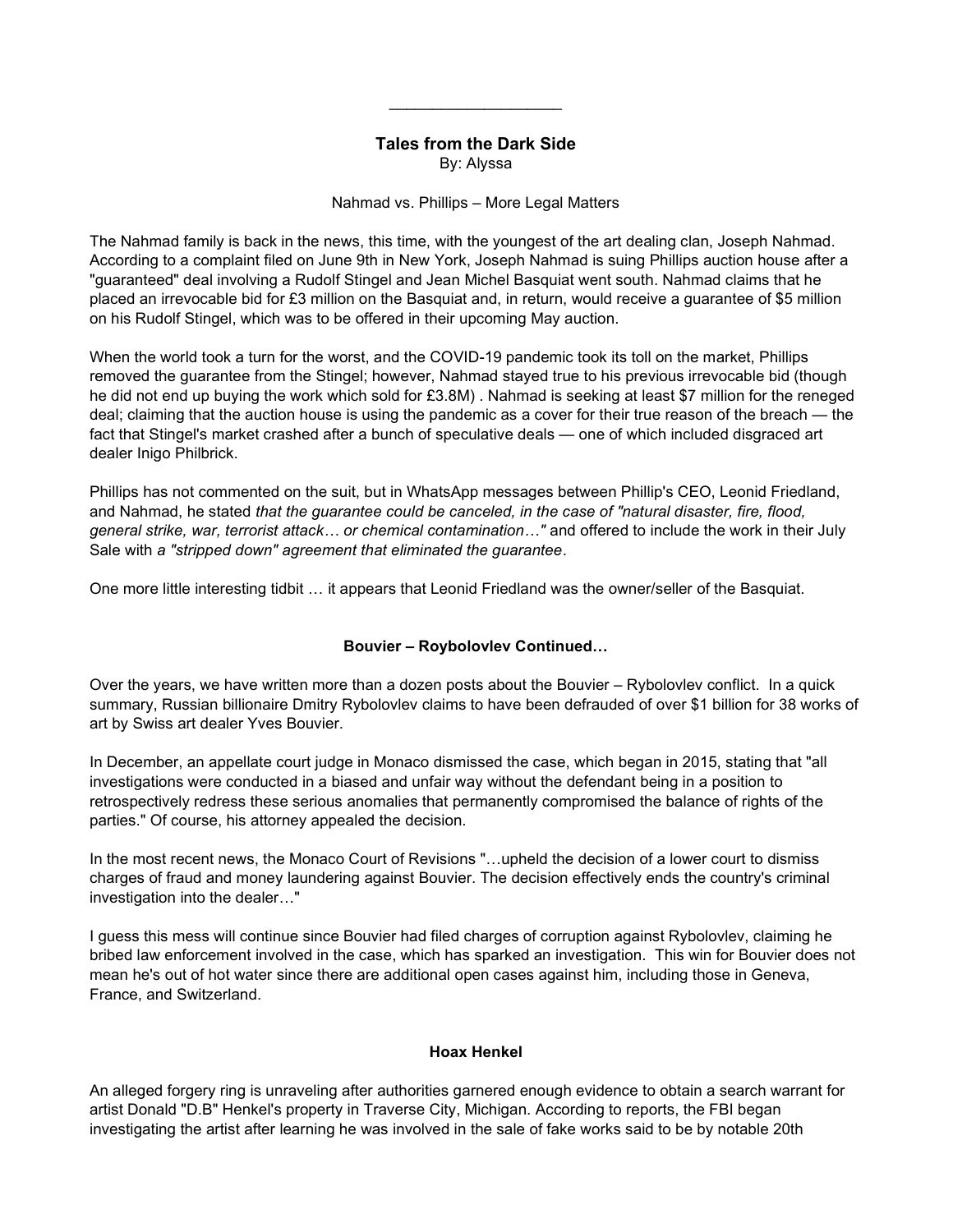Century American artist to U.S. galleries, collectors, and museums. Conservators confirmed that materials used in these "rediscovered" works did not exist during the period in which they were supposedly created.

These forgers did not only use their talents in the art world but ventured in the world of sports memorabilia. According to one article:

Since 2015, two accused co-conspirators have sold a purported Babe Ruth bat for \$60,000 and a Lou Gehrig bat for \$120,000, according to the FBI agent. Most of the money was sent to Henkel and another person.

The FBI affidavit does not say the bat was counterfeit.

The timing of the Gehrig bat auction and price tag appears to match one sold by Hunt Auctions of Pennsylvania. According to the listing, the Gehrig bat belonged to a descendant of a bat boy who had met the New York Yankees legend.

With that, 30 FBI agents raided the home, seizing a number of undisclosed items. No arrests have been made… yet.

> Really? By: Amy

#### Winning Result for Pokémon



A rare Pokémon card was recognized as a true champion when it sold for more than a few PokéCoins (the game's currency) at a recent auction featuring Comics and Comic Art. One of the most sought after and rarest cards produced for the Pokémon Trading Card game is a 1999 Super Secret Battle No. 1 Trainer Card. There are only seven known cards, each of which were given to the first-place winners of regional Pokémon tournaments. The cards informed the winners of the location and gave them preferential entry to the final Secret Super Battle, which took place on August 22, 1999. This card is graded a perfect GEM Mint 10… so it doesn't get any better. As the battle for the card came to a close, the victor paid \$90K…not a record-breaker for Pokémon (a 1998 Pikachu card sold in 2019 for \$224K), but still a winning result!

#### Lebron James Breaks Another Record

It did not take long to break the auction record for a modern-day trading card… I am referring to a card that was produced after 1980. In June, I wrote about a Mike Trout rookie card that made \$922K… well, a LeBron James trading card from his rookie season with the Cleveland Cavaliers just shattered that record!

Why would a card that was produced just 17 years ago be so valuable? Limited production! The 2003-04 Upper Deck set of Basketball cards titled the Exquisite Collection is one of the most sought after sets of cards by collectors. The base set included 78 cards of which 36 were rookie players from the 2003 – 04 basketball season, and LeBron James, Dwyane Wade, Carmelo Anthony, and Chris Bosh were among the rookies.



The card that was just auctioned is from a parallel collection called the Rookie Patch Autograph collection, meaning it had a slight variation to the base card and each rookie card included the players' autograph and a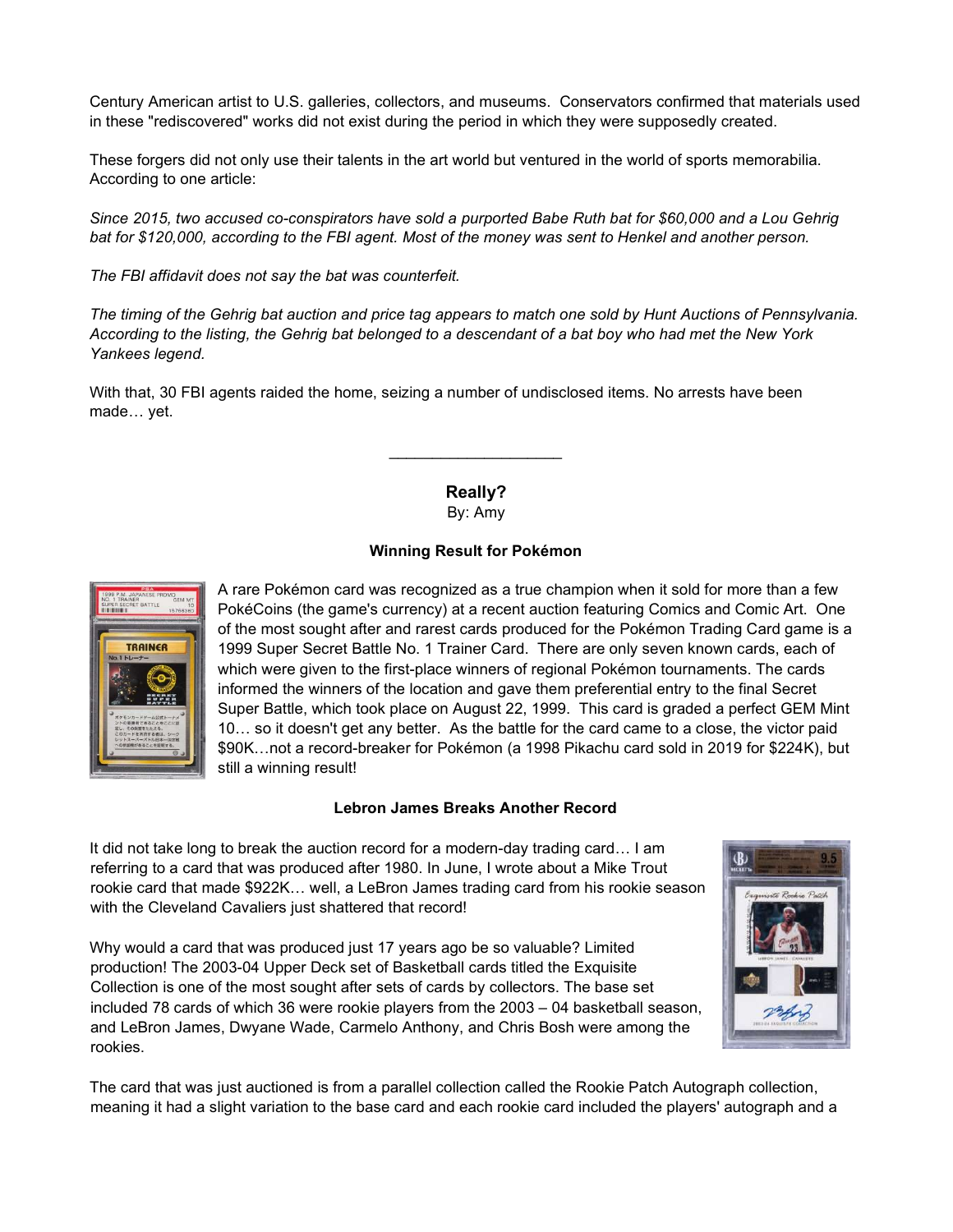patch from their jersey. Upper Deck only produced as many cards as the number on that player's jersey, as a result, there were only 23 cards made for LeBron James; this card is numbered 14/23.

Currently, there are only 2 known examples of the LeBron James Rookie Autograph Patch card that are graded 9.5 mint gem by Beckett grading services; the card that just sold is one of them. As 34 bidders battled to take possession of the prized card, an auction record was achieved when it finally sold to Leore Avidar, the CEO of Lob.com, for \$1.5M (\$1.845M w/p)! By the way, when the cards were released, only one Rookie Patch Autograph card was included in each pack of cards, which cost \$500! That was considered a really ridiculous price – obviously today it would be a real steal!

And if any of you are interested in bidding on another Mike Trout rookie card, one is coming up at auction soon...starting bid is \$1M!! I will let you know how that goes!

> The Art Market By: Howard, Lance & Amy

 $\overline{\phantom{a}}$  . The set of the set of the set of the set of the set of the set of the set of the set of the set of the set of the set of the set of the set of the set of the set of the set of the set of the set of the set o

#### The New Auction Normal – Sotheby's Online Evening Pt. 1



Being back at the gallery has really cut into all this free time I've gotten used to… going to play a little catch-up on some sales from a few weeks back. At the end of June, Sotheby's hosted a trio of evening sales in succession… online evening sales. These were the big spring sales that were pushed off from May, and by this point, they were far slimmer than anticipated. Each individual sale was relatively small, with roughly 20- 30 works… and while I expected it to go relatively quickly, it dragged on until nearly midnight (more than 5 hours for less than 100 lots!)

Things got started with The Ginny Williams Collection – just 18 works were offered... that said, all of them sold. The top lot was Lee Krasner's Re-Echo , which topped it's \$4-6M estimate as it hammered for \$7.7M (\$9.03M w/p); it was seemingly guaranteed at \$3.9M from what I gleaned from few choice words by the auctioneer. Just behind was a work by Joan Mitchell, which also surpassed expectations, as it hammered for \$7.5M (\$8.8M) on a \$5-7M estimate. There was a tie for the third highest price at \$6.7M... another work by Mitchell - Garden Party estimated to bring between \$4-6M – and the biggest surprise of the bunch being a work by Helen Frankenthaler which was only expected to sell between \$2-3M… with the premium, those lots work out to \$7.9M.





In total, 8 lots topped their estimate, 8 sold within their range… leaving just two works selling below their estimate. That said, they did achieve an impressive 100% sellthrough rate… we won't mention the fact that all 18 lots were guaranteed prior to the sale… oh, oops.

Collectively, the lots were expected to bring between \$35.9- 51.7M, so they well outpaced the projection even with a couple of poor performance, as the sale totaled

\$55M (\$65.4M w/p). Not a bad way to get the evening started.

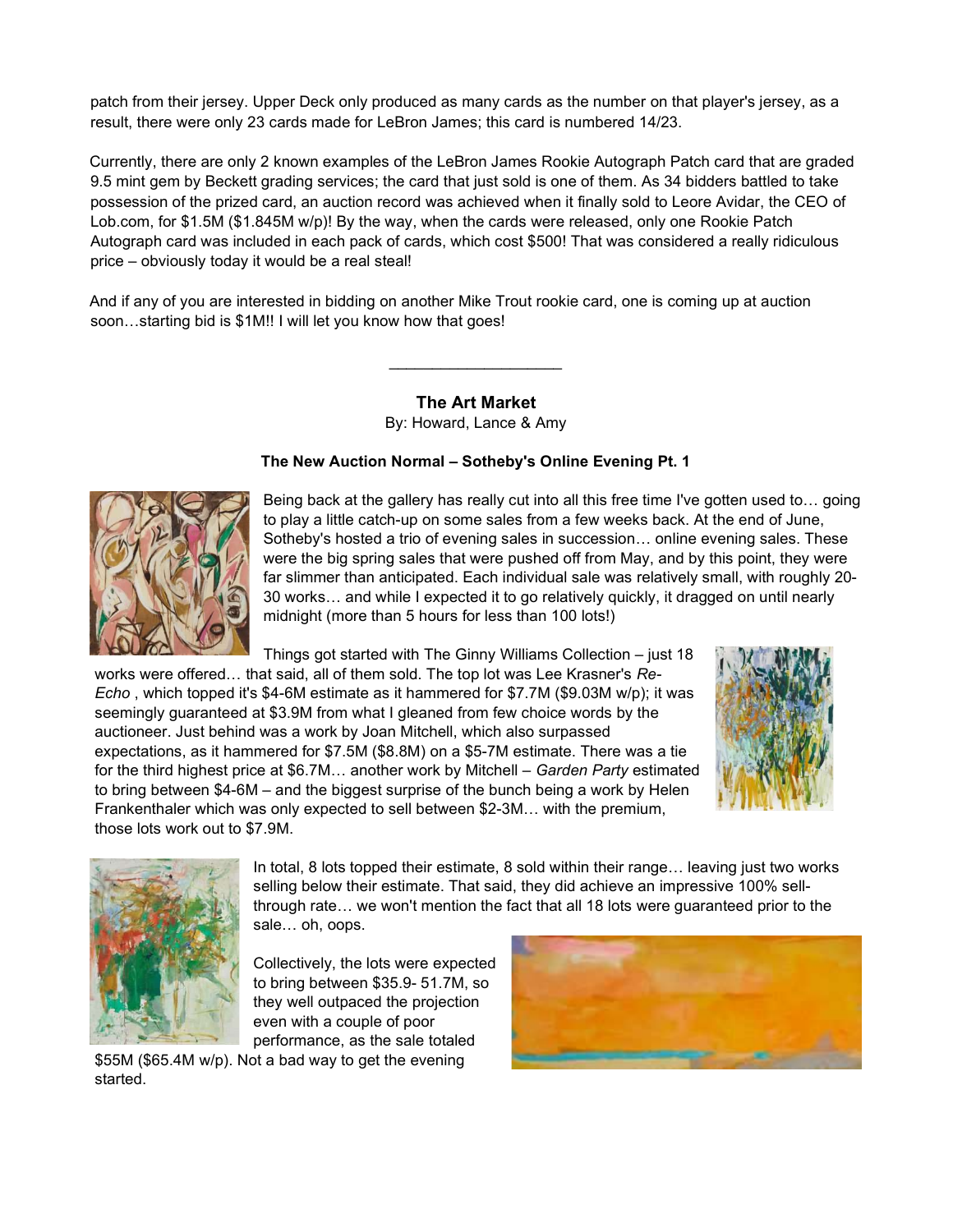## Sotheby's Contemporary Evening – Online Pt 2



Immediately following the Ginny Williams collection, Sotheby's offered up 30 lots of Contemporary work, though it was a far cry from the usual slate of works featured in an evening sale… the high end of the sale estimate was \$239M – just for a frame of reference, last year Sotheby's Contemporary Evening sale totaled \$341M, and Christie's totaled more than half a billion.

The top lot of the session was none other than Francis Bacon, who has become a staple in evening sales… no other lot came close. Expected to sell for \$60-80M, the sizable triptych, which has been privately held for more than 30 years, found a buyer at \$74M (\$84.5M w/p). A work by Clyfford Still titled PH-144(1947-Y-NO.1) took second at the low end of its range... \$25M on a \$25-35M estimate (\$28.7M w/p). Rounding out the top three was Roy Lichtenstein's White Brushstroke 1, which was guaranteed going into the sale… it found a buyer at \$23.5M (\$25.4M w/p) on a \$20- 30M estimate. Surprisingly, this work last sold at Christie's in 1993 and went below estimate (even with the premium). At that time, the estimate was only \$750-950K! This time around, the seller was certainly happy with the results given they acquired the work for just \$728K – a roughly 3,100% return.





Only one lot provided a truly surprising result… the first lot up – Matthew Wong's The Realm of Appearances saw some spirited bidding as it climbed to \$1.5M (\$1.8M w/p) though it was estimated at just \$60-80K… if anyone can explain that, I'm all ears.

There were five work that sold below estimate, along with one failure… the most significant were works by Diebenkorn (\$7.7M on \$9-12M est.) and Henry Moore (\$2.95M on \$4-6M est.), as well as the Basquiat, which sputtered out at \$1.3M on a \$1.5-2M estimate, leaving it unsold.

Half of the lots (15 of 30) were sold within their estimate range, along with another 9 that topped their estimate, so 80% saw good results… and with just one unsold, that works out to 97% sold – a solid showing given the circumstances. The 29 sold lots totaled \$203M (\$234.9M w/p), and they were expecting between \$171-239; not too far off the high end, but well off last year's levels.

#### Sotheby's Impressionist & Modern Evening – Online Pt 3



Wrapping up the three-part evening, Sotheby's offered up a modest selection of Impressionist & Modern works; we were expecting 32 lots to be offered, but only 26 materialized, as 6 lots were withdrawn – that's nearly 20% of the sale!

That said, things got off to a hot start with 8 of the first 10 lots topping the high end of their estimate. After that, things took a turn for the worse with most of the sold lots selling below their estimate range (not to mention all the BIs or withdrawals). The high for the evening came at lot 14, but it was guaranteed

with an irrevocable bid prior to the sale – Picasso's Tête de Femme Endormie. The work, which has been in private hands since 1962, hammered inside its expected range at \$9.6M (\$11.2 w/p) on a \$9-12M estimate. Taking second was Wifredo Lam's Omi Obini (lot 8) which was expected to bring between \$8-12M and just made the mark as it hammered at \$8.2M (\$9.6M w/p). Rounding out the top lots we had a work by Remedios Varo (lot 4), which impressively topped its estimate of \$2-3M, when it hammered at \$5.2M (\$6.1M w/p)… that work last sold in 1988 through Christie's in New York – there was no estimate provided but made an impressive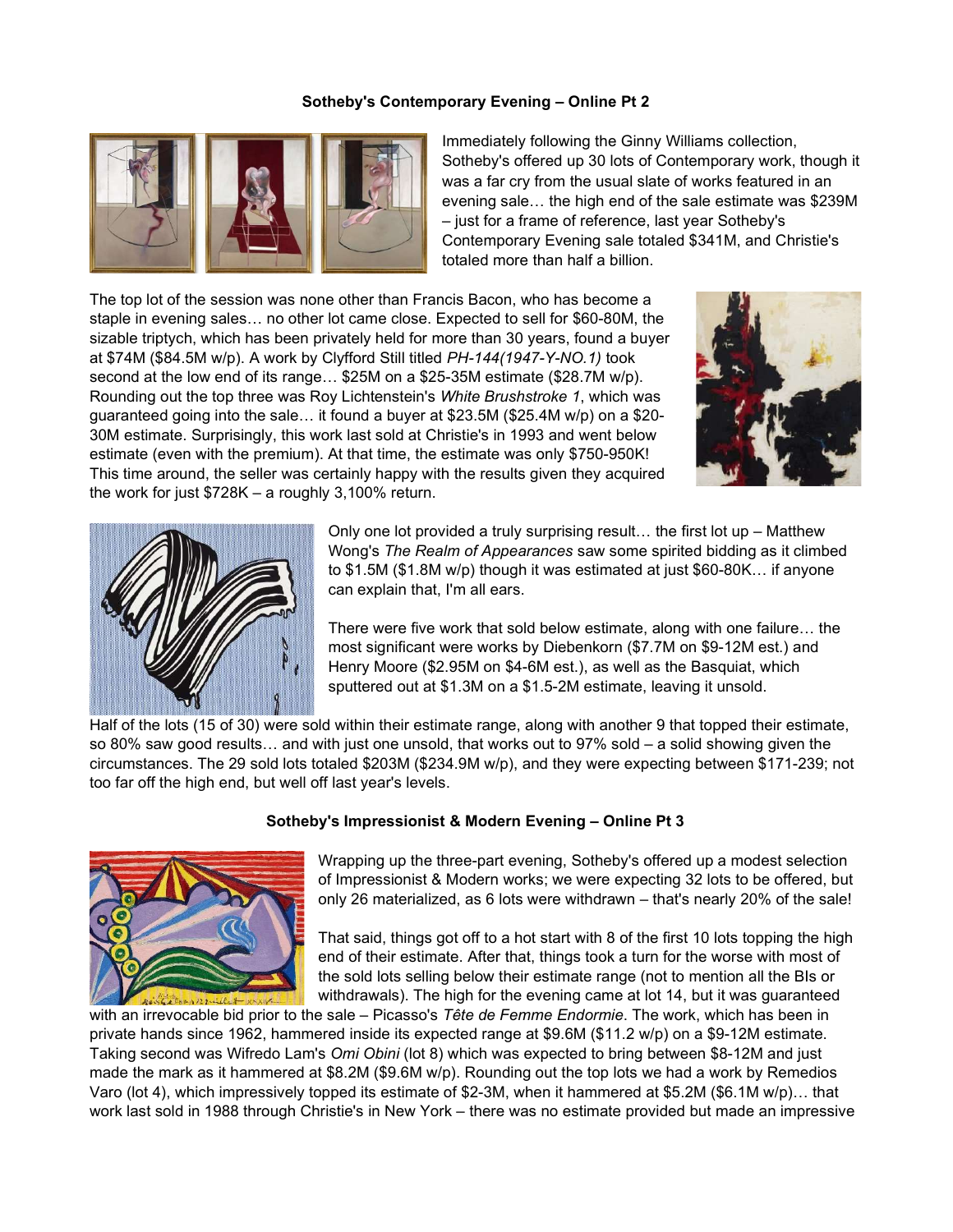\$385K (I cannot be certain, but that appears to have been an auction record for the artist at that time)… this time around, it was definitely an auction record for the artist.



There were not many overly impressive results… just one lot really. A work by Frida Kahlo, estimated at just \$400-600K, sparked a bit of a bidding war that saw the work climb to a \$2.2M hammer (\$2.6M w/p). The handful of unsold lots included works by Tamayo (\$1.2-1.8M), Chagall (\$3-4M), Giacometti (\$2.8- 3.5M), and Buffet (\$800K-1.2M)… accounting for 15% of the sale (4 of 26 works).



The 22 sold lots (85%) totaled \$53.6M before you add in the premiums… the sale estimate was \$55.8-77.6, so they were a bit short – add in the premiums, and that bumps it to \$62.7M, so that feels a bit better but not what you'd expect for an evening sale… Between the three sales, the evening saw a grand total of \$363M, including the premiums, and they were expecting between \$262.7-368.3M, so really not too bad when all was said and done, especially given the current situation.

#### Rembrandt to Richter – 500 Centuries of Art



The onslaught continues, and this week, Sotheby's presented their Rembrandt to Richter sale … a mash-up of pricier works from Old Master to Contemporary. I, for one, have never been a fan of this type of sale, especially when you go to the viewing and see a Picasso sitting next to a Rubens. Yes, both were exceptional artists, but their styles are so different that, at times, it hurts the eye. I will say that since there are no physical viewings right now, the juxtaposition of these very different works is less troubling. (w/p = with the buyer's premium)

Taking the number one spot was Joan Miro's Peinture (Femme au Chapeau Rouge) that carried a £20-30M estimate and sold for £19,406,620/\$25.03M (£22,302,140/\$28.8M w/p) – I assume

these wacky numbers are because the guarantor purchased the work (so they were afforded a bit of a discount). Oh, in case you are wondering, the seller was billionaire Ronald Perelman. In second, and at the other end of the art history spectrum, was Rembrandt's Self-Portrait of the Artist… which made £12.6M/\$16.3M (£14.55M/\$18.77M  $w/p - est$ . £12-16M). I was told that the painting had some condition issues, but I guess the fact that this was only one of three self-portraits still in private hands, overshadowed that. The third spot was taken by Fernand Leger's Nature Morte at £10.5M/\$13.55M (£12.16M/\$15.7M w/p) falling comfortably inside its £8 – 12M estimate. Rounding out the



top five were Giacometti's Femme Debout at £9.2M/\$11.9M (£10.68M/\$13.8M - est. £4-6M), and Gerhard Richter's Clouds (Window) at £9M/\$11.6M (£10.5M /\$13.5M w/p – est. £9 – 12M).

The most interesting thing about these online sales is the ability to withdraw lots just before, or even during, a sale. In all, six works were pulled, including Francis Bacon's Study for a Portrait of John Edwards, which was



expected to bring in excess of £12M, and Gustave Bauernfeind's Jerusalem, From the Mount of Olives at Sunrise that was estimated at  $£3-4M$ . I quess that helps make the sell-through rate a lot stronger!

By the end of the show (and it was a show), of the 65 works offered, just three failed to find buyers (Sigmar Polke's After Dali, Giacometti's Figurine, and Louise Bourgeois Arched Figure). This gave them a sell-through rate of 95%, and the total take was £126.34M/\$163M (£149.7M/\$193M – w/p) against a presale estimate range of £111-159M. Of the 62 sold works, 2 were below, 25 within, and 26 above their estimate ranges, leaving them with an overall accuracy rate of 40.3% … somewhat